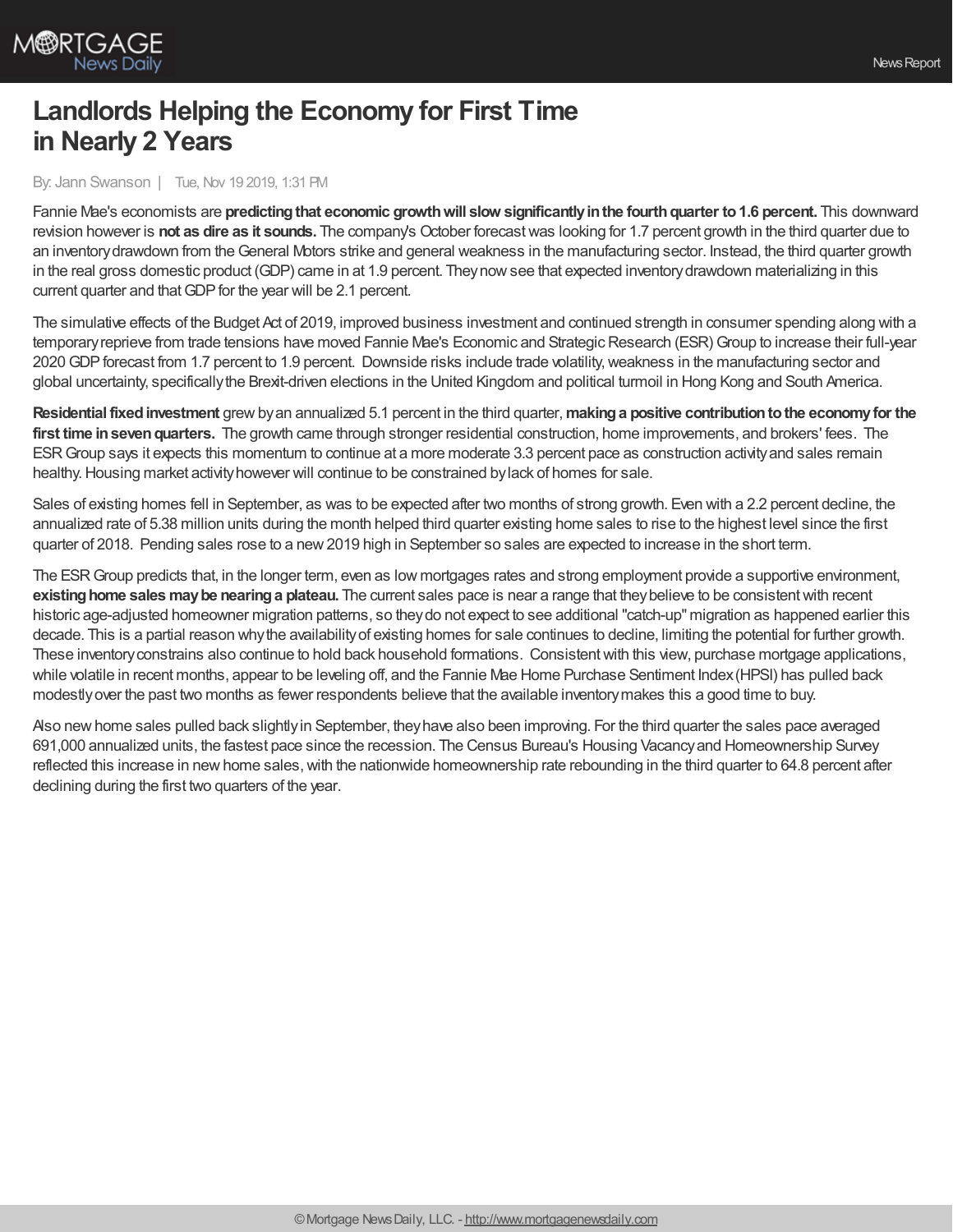

Single-family construction is looking more encouraging. There were 901,000 annualized starts during the third quarter, also the highest of the expansion, and permits rose in September for the fifth consecutive month. The Housing Market Indexpublished bythe National Association of Home Builders measured an improvement in homebuilder sentiment, increasing in October for the fourth consecutive month to the highest level since February2018.Nevertheless, a lack of both labor and lots remain a barrier and starts are not growing adequately to match sales. Much of the recent strength in newsingle-familyhome sales has come from inventories that accumulated during last year's sales slowdown. That buildup is near depletion and the inventoryis nowbackwithin its historical norm. The economists expect sales to level off until the supplyof newhomes graduallycatches up and that regional differences in market activitywill reflect relative supply constraints. Newhome sales are likelyto continue trending upward in the South while remaining subdued in much of the West and Northeast.



As sales have increased, annual home price appreciation has firmed up following a year of deceleration. While it remains relatively